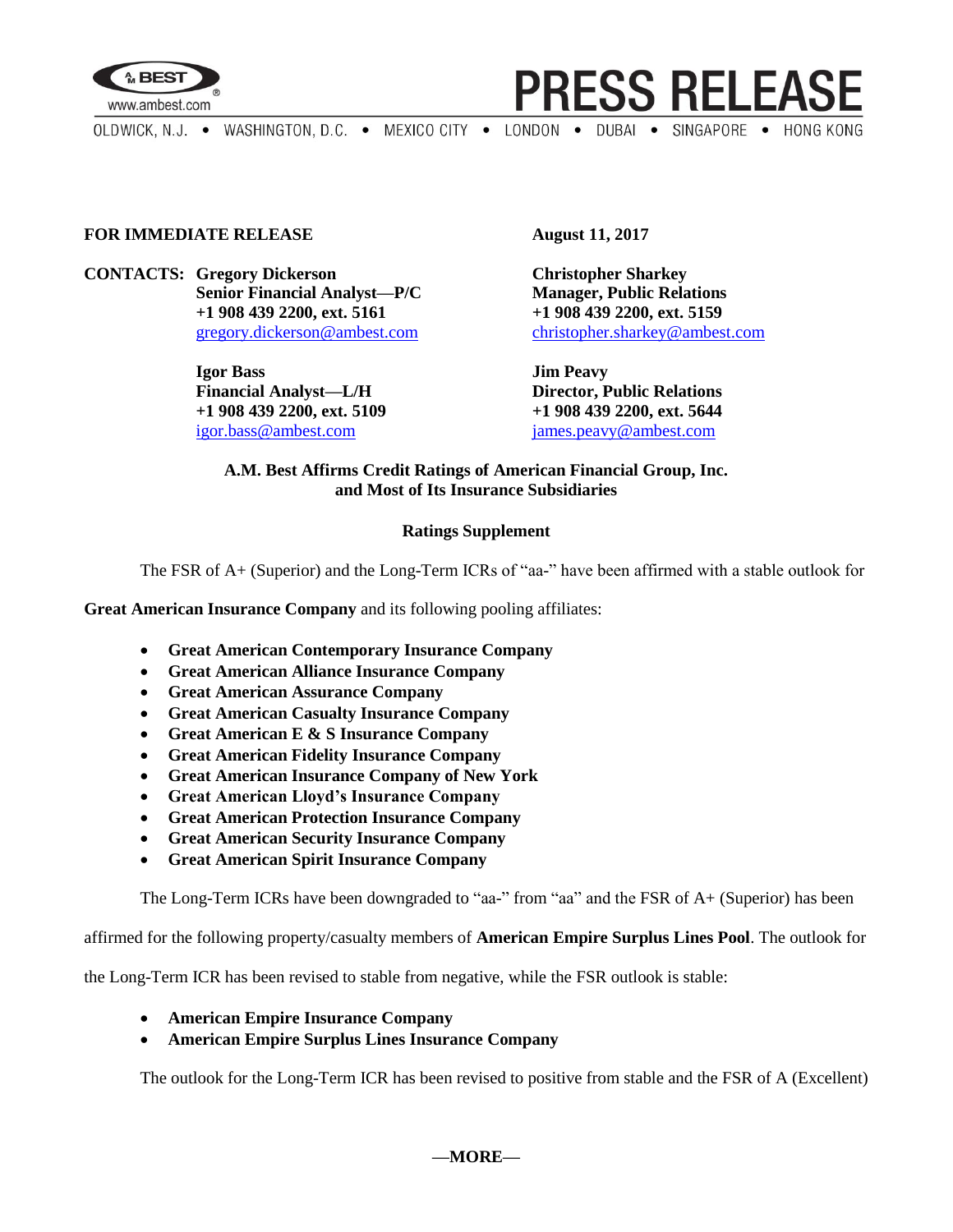

OLDWICK, N.J. . WASHINGTON, D.C. . MEXICO CITY . LONDON . DUBAI . SINGAPORE . HONG KONG

**PRESS RELEASE** 

**—2—**

and the Long-Term ICRs of "a" affirmed for the following property/casualty members of **Republic and Summit** 

**Insurance Pool**. The outlook for the FSR remains stable**:**

- **Republic Indemnity Company of America**
- **Republic Indemnity Company of California**
- **Bridgefield Employers Insurance Company**
- **Bridgefield Casualty Insurance Company**

The FSR of A+ (Superior) and the Long-Term ICRs of "aa-" have been affirmed with a stable outlook

for the following property/casualty members of **Mid-Continent Group:** 

- **Mid-Continent Assurance Company**
- **Mid-Continent Casualty Company**
- **Oklahoma Surety Company**
- **Mid-Continent Excess & Surplus Insurance Company**

The FSR of A (Excellent) and the Long-Term ICRs of "a+" have been affirmed with a stable outlook for

the following property/casualty members of **National Interstate Group:** 

- **National Interstate Insurance Company**
- **National Interstate Insurance Company of Hawaii, Inc.**
- **Triumphe Casualty Company**
- **Vanliner Insurance Company**

The FSR of A (Excellent) and the Long-Term ICRs of "a+" have been affirmed with a stable outlook for

the following annuity subsidiaries of **American Financial Group, Inc.:**

- **Great American Life Insurance Company**
- **Annuity Investors Life Insurance Company**

The FSR of B++ (Good) and the Long-Term ICRs of "bbb+" have been affirmed with a stable outlook for

the following life subsidiary of **American Financial Group, Inc.:**

#### **Manhattan National Life Insurance Company**

The Long-Term ICR of "a-" has been affirmed with a stable outlook for **American Financial Group,** 

**Inc.**